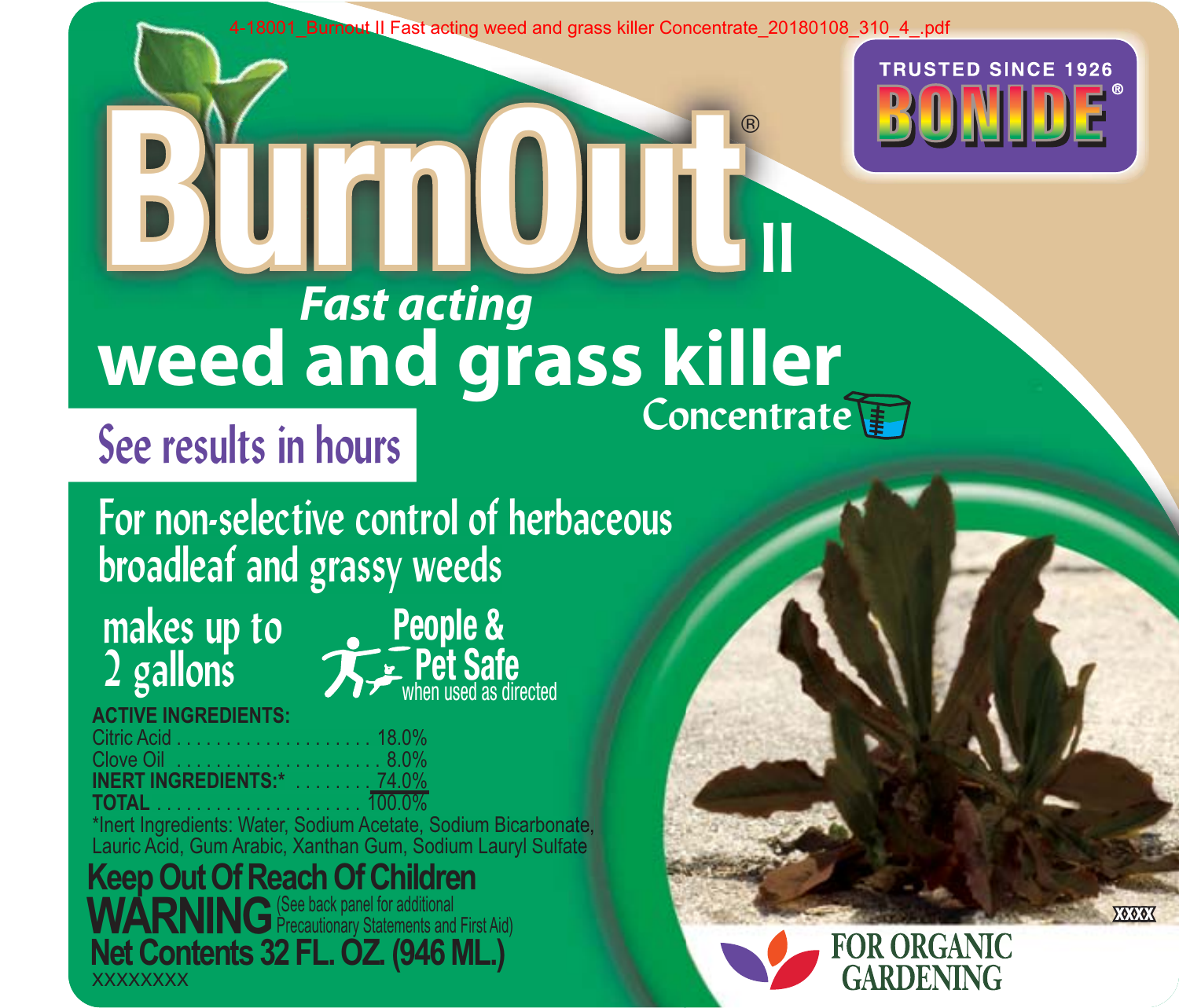

 $\checkmark$  All natural ingredients

- $\checkmark$  Kills many types of weeds and grasses
- $\sqrt{2}$ An alternate solution to synthetic grass & weed killers
- $\checkmark$  For organic gardening
- $\checkmark$  People & Pet Safe when used as directed

Store and transport in upright position. Buyers Guarantee Limited to Label Claims. ©Bonide Products, Inc. All Rights Reserved

Distributed by: Bonide Products, Inc. 6301 Sutliff Road Oriskany, NY 13424 (315)736-8231 Quart

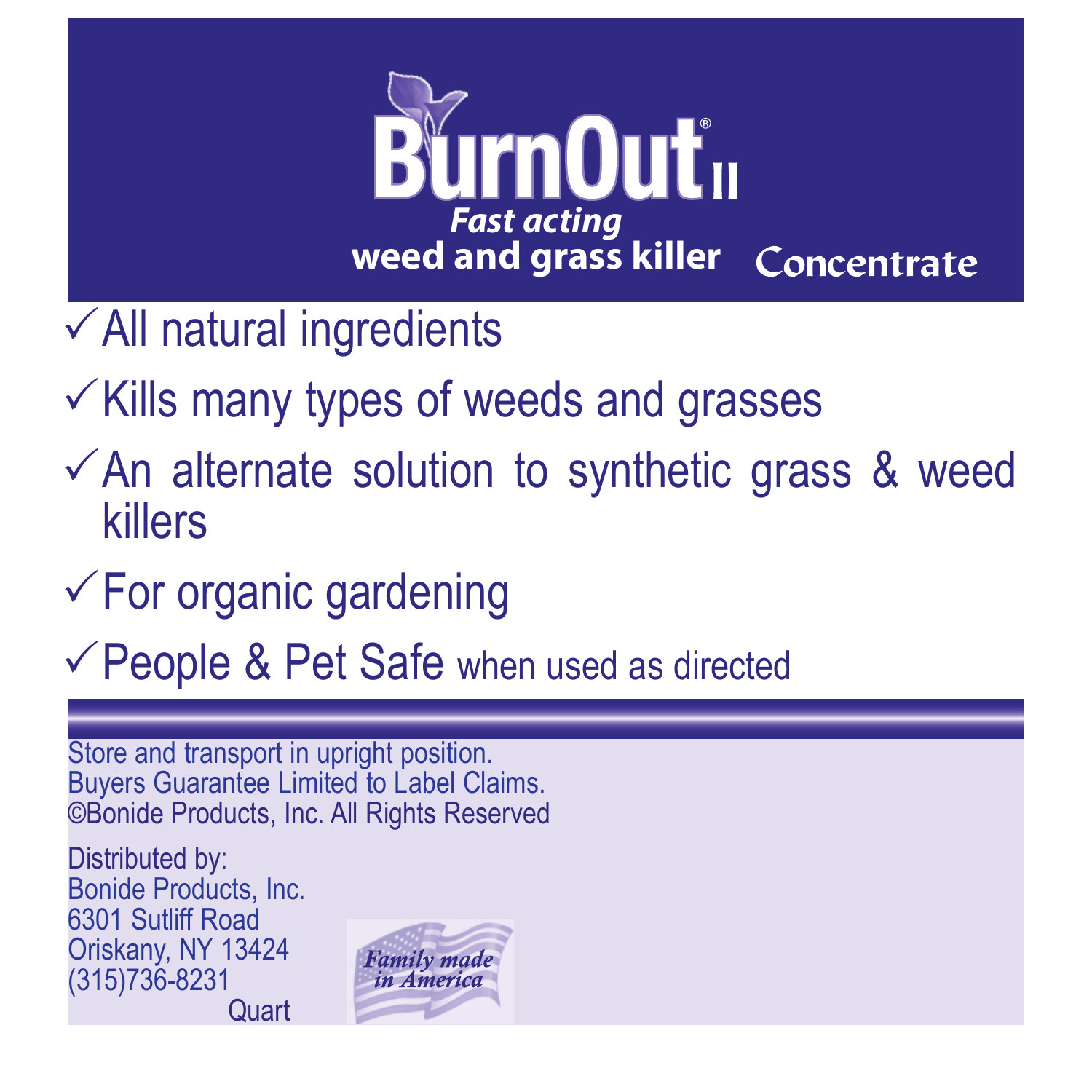#### **READ THE LABEL FOR APPLICATION INSTRUCTIONS AND PRECAUTIONS PRIOR TO USE.**

This product is exempt from registration with the Federal EPA under section 25(b) of FIFRA, and as such, is not registered with the Environmental Protection Agency. Bonide represents that the ingredients qualify for exemption from registration under FIFRA.

### **DIRECTIONS FOR USE**

#### **SHAKE WELL BEFORE USING.**

This product is a contact, non-selective, broad spectrum, foliar applied grass and weed killer. It will kill actively growing emerged green vegetation. It is effective on annual, perennial and grassy weeds. This product does not translocate and will affect only those plants that are covered with the spray solution. Use along borders, on driveways, sidewalks, around tree bases, around buildings, along fence lines, around barns, in greenhouses, school grounds, flower beds, vegetable gardens (do not apply directly to edible vegetables) and other areas where weed control is desired.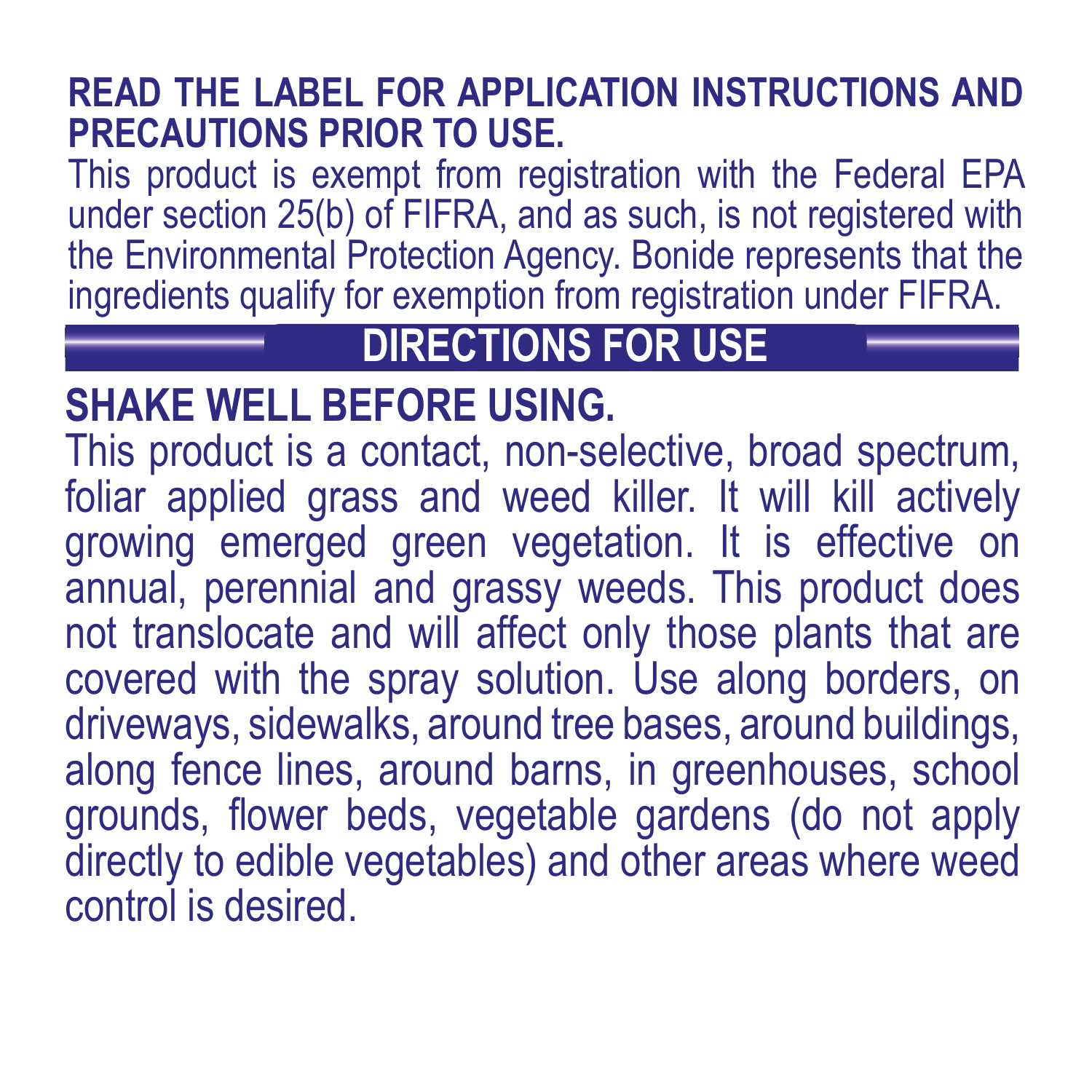## **DIRECTIONS FOR USE Cont.**

**For younger,** easy to kill vegetation mix 4 fluid ounces of this product in 28 fl. ounces of water to make 32 oz. of solution OR 16 fl. ounces of this product in 112 fl. ounces of water to make a gallon of solution.

**For established,** harder to control vegetation a higher rate can be used, mix 8 fluid ounces of product in 24 oz. of water to make 32 oz. of solution OR 32 fl. oz. in 96 oz. of water to make a gallon of solution.

**For Best Results,** spray vegetation thoroughly to the point of runoff, making sure that all of the foliage is wet. Vegetation must be completely covered with spray as only contacted vegetation will be affected. Apply spray solution to vegetation using equipment such as a trigger, hand-held, back-pack, or tractor-mounted sprayer. Apply the solution on a sunny, dry day. Rainfall within one hour after application will reduce effectiveness and require an additional application. Multiple applications will be required for control of larger more established vegetation. Reapply every 1 to 3 days as necessary until desired results are achieved. Repeat applications if new growth appears. People, pets and other animals may re-enter a treated area after the application has dried.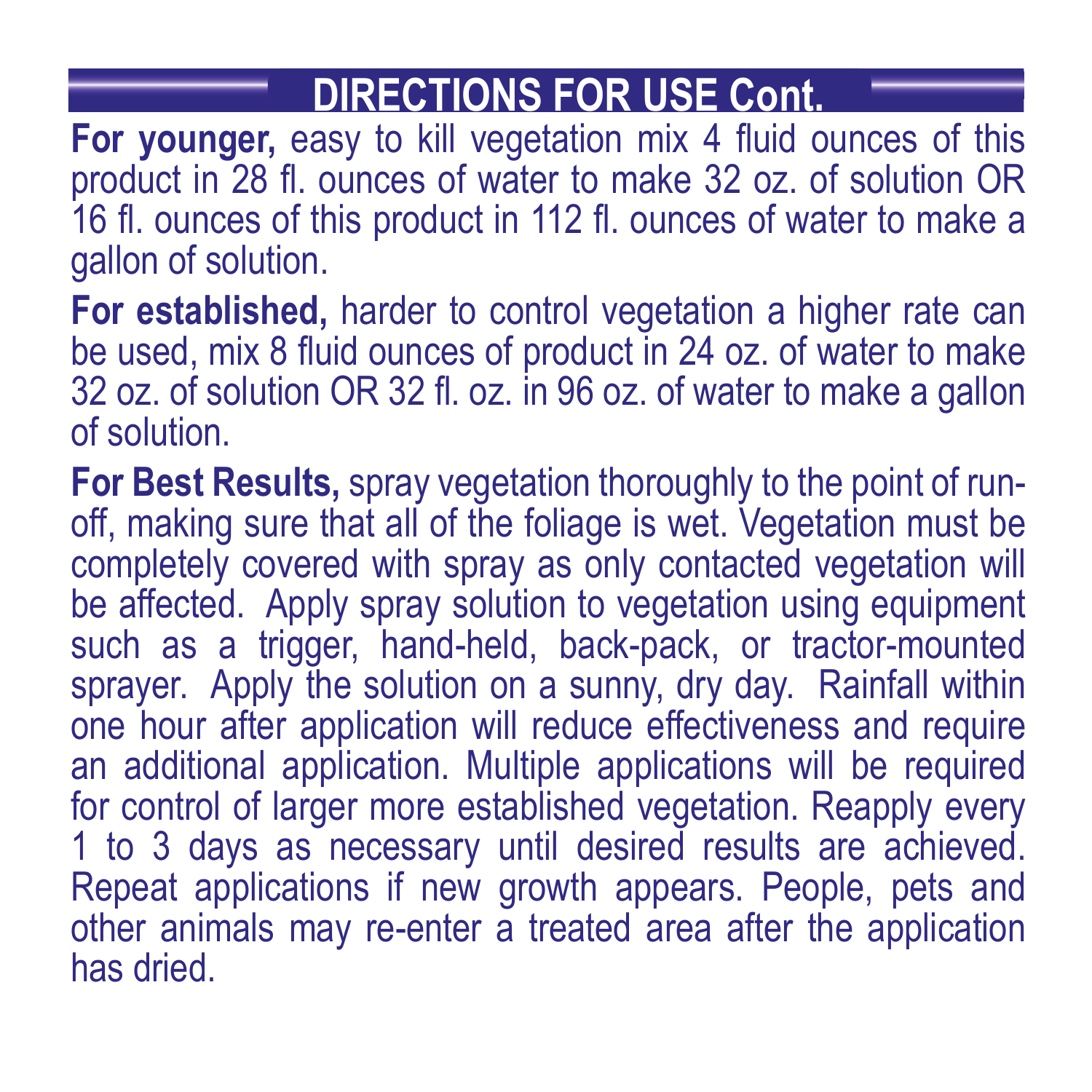#### **DIRECTIONS FOR USE Cont.**

Avoid application to reactive metals such as aluminum, tin, iron, or items such as vinyl/metal fencing or lawn furniture in order to prevent staining, mottling, or otherwise interfering with finished metal surfaces.

Reseeding or Re-planting interval: Treated areas may be reseeded 24 hours after application.

**NOTE:** All contacted vegetation will be affected. Avoid contact with desirable vegetation. If product contacts desirable vegetation, wash off immediately with water.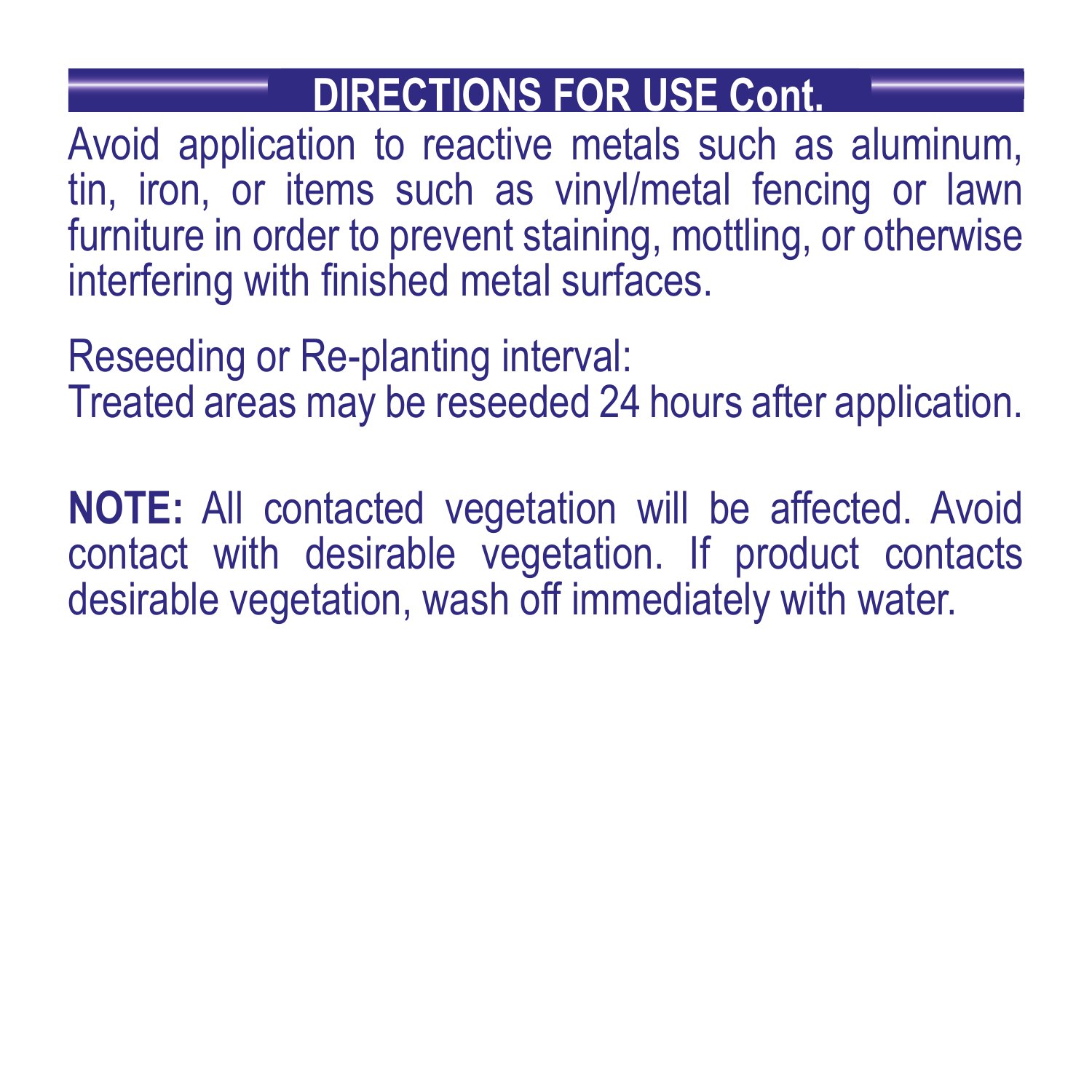## **DIRECTIONS FOR USE Cont.**

#### **TYPICAL VEGETATION CONTROLLED, BUT NOT LIMITED TO:**

| <b>Annual Broadleaf Weeds</b><br>Amaranthus sp. (Pigweed),<br>Black Medic, Carpetweed,<br>Common Chickweed.<br>Cinquefoil (Rough), Groundsel,<br>Hairy Bittercress, Henbit,<br>Prostrate Knotweed. Lamb's<br>Quarters, Mallow, Mustard<br>spp., Oxalis spp., Purslane,<br>Raqweed spp.,<br>Com<br>Speedwell, Prostrate Spurge,<br>Vervain | <b>Perennial Broadleaf</b><br><b>Weeds</b><br>Clover, Cinquefoil (Silvery),<br>Dandelion. Mouse Eared<br>Chickweed, Ground<br>Ivy.<br>Toadflax, Tufted Vetch, Wild<br>Carrot |
|-------------------------------------------------------------------------------------------------------------------------------------------------------------------------------------------------------------------------------------------------------------------------------------------------------------------------------------------|------------------------------------------------------------------------------------------------------------------------------------------------------------------------------|
| <b>Annual Grasses</b><br>Barnyard Grass, Crabgrass,<br>Foxtail spp., Goose Grass,<br>Poa Annua (Annual<br>Bluegrass), Wild Oat                                                                                                                                                                                                            | <b>Perennial Grasses</b><br>Bluegrass, Quackgrass,<br>Fescue                                                                                                                 |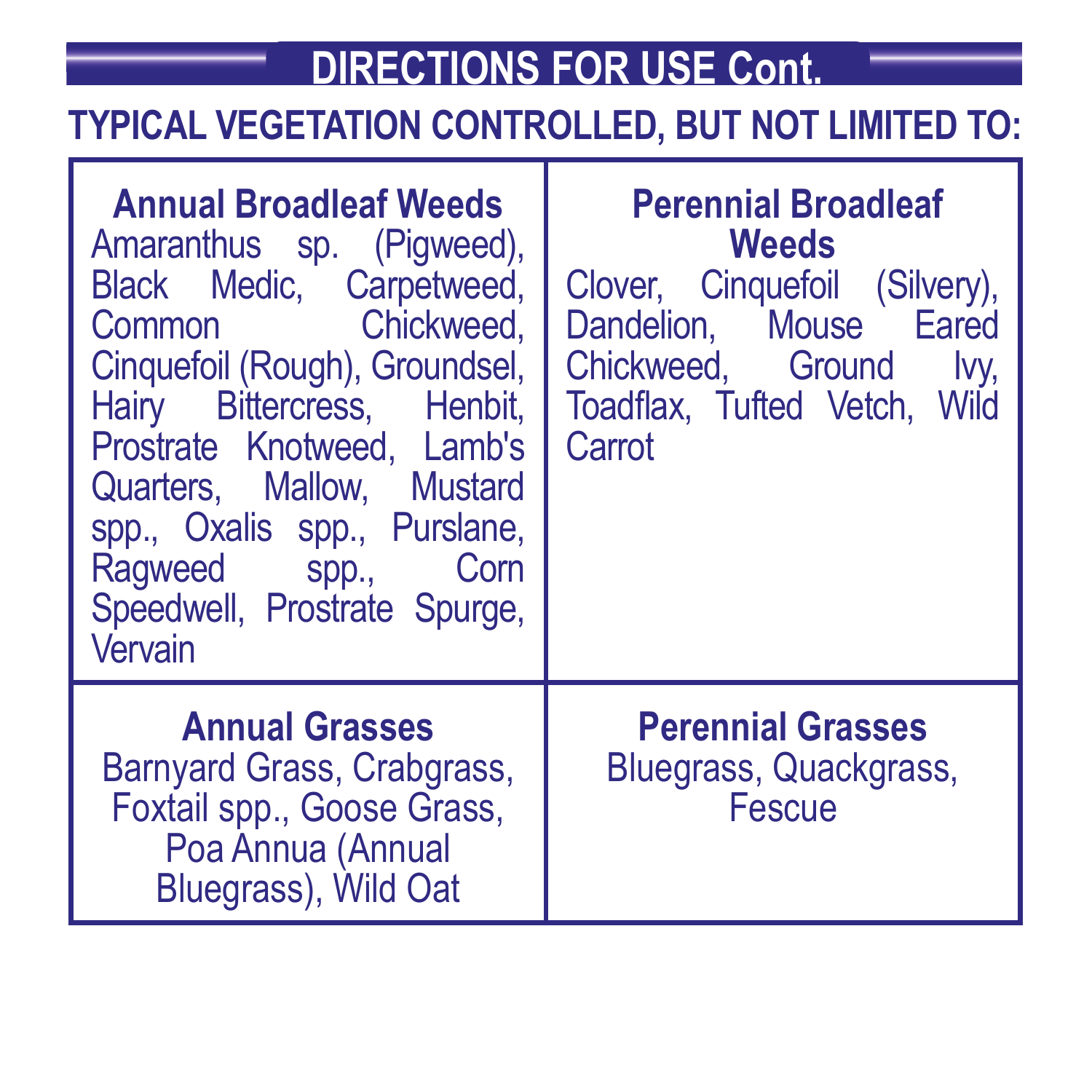#### **STORAGE AND DISPOSAL**

Do not contaminate water, food, or feed by storage or disposal. **STORAGE:** Keep from freezing. Store only in original tightly sealed container and out of reach of children. **PESTICIDE DISPOSAL:** Securely wrap original container in several layers of newspaper and discard in trash. **CONTAINER DISPOSAL:** Do not reuse container (bottle). Rinse thoroughly before discarding in trash.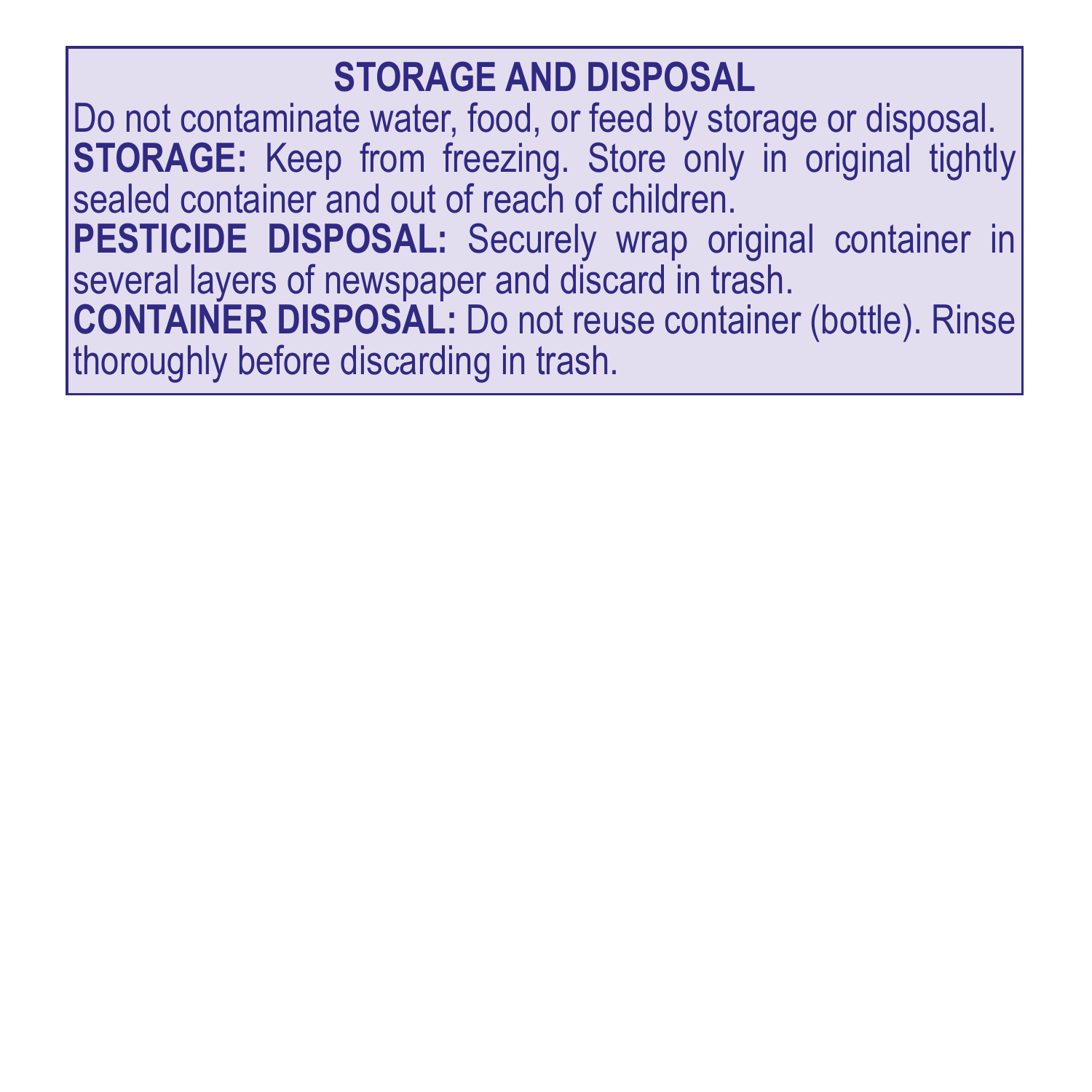| <b>FIRST AID</b>                                             |                                                               |
|--------------------------------------------------------------|---------------------------------------------------------------|
| Si usted no entiende la etiqueta, busque a alquien para que  |                                                               |
| se la explique a usted en detaile. (If you do not understand |                                                               |
| the label, find someone to explain it to you in detail.)     |                                                               |
| IF IN EYES:                                                  | Hold eyelids open and flush with a steady,                    |
|                                                              | gentle stream of water for 15 minutes. Get                    |
|                                                              | medical attention.                                            |
| IF                                                           | Call a doctor or get medical attention. Do                    |
|                                                              | <b>SWALLOWED:</b> not induce vomiting. Drink promptly a large |
|                                                              | quantity of milk, eqq whites, gelatin solution,               |
|                                                              | or if these are not available, drink large                    |
|                                                              | quantities of water. Avoid alcohol.                           |
| <b>IF ON SKIN:</b>                                           | Wash with plenty of soap and water. Get                       |
|                                                              | medical attention if irritation persists.                     |
| <b>NOTE TO PHYSICIAN: Probable mucosal damage may</b>        |                                                               |
| contraindicate the use of gastric lavage.                    |                                                               |